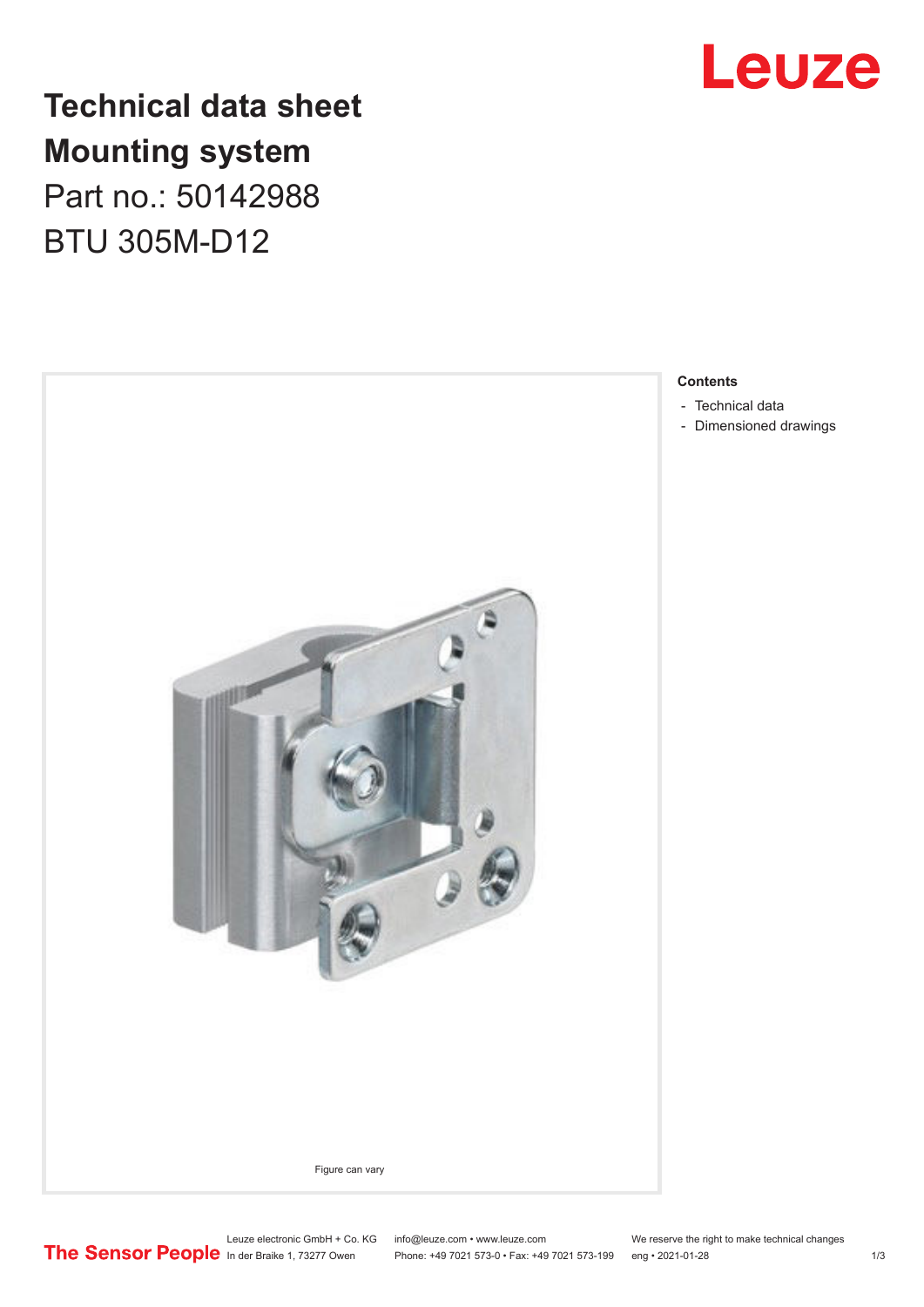# <span id="page-1-0"></span>**Technical data**

# Leuze

#### **Basic data**

### **Contains** 2 M4 x 28 screws 2 M4 x 8 screws 2x M3 x 8 screw **Suitable for** 25C series sensors 3C series sensors 46C series sensors 5 series sensors

### **Special version**

#### **Mechanical data**

| Standard designation, metal mounting<br>device | Aluminum             |
|------------------------------------------------|----------------------|
|                                                | Steel, galvanized    |
| Design of mounting device                      | Mounting system      |
| Type of fastening, at system                   | For 12 mm rod        |
|                                                | Sheet-metal mounting |
| Type of fastening, at device                   | Screw type           |
|                                                | Suited for M3 screws |
|                                                | Suited for M4 screws |
| Type of mounting device                        | Adjustable           |
|                                                | Clampable            |
|                                                | Turning, 360°        |
| <b>Mounting device material</b>                | Metal                |
| <b>ITEM-compatible</b>                         | No                   |

#### **Classification**

| <b>Customs tariff number</b> | 83024900 |
|------------------------------|----------|
| eCl@ss 5.1.4                 | 27279202 |
| $eC/\omega$ ss 8.0           | 27279202 |
| eCl@ss 9.0                   | 27273701 |
| eCl@ss 10.0                  | 27273701 |
| eCl@ss 11.0                  | 27273701 |
| <b>ETIM 5.0</b>              | EC002498 |
| <b>ETIM 6.0</b>              | EC003015 |
| <b>ETIM 7.0</b>              | EC003015 |
|                              |          |